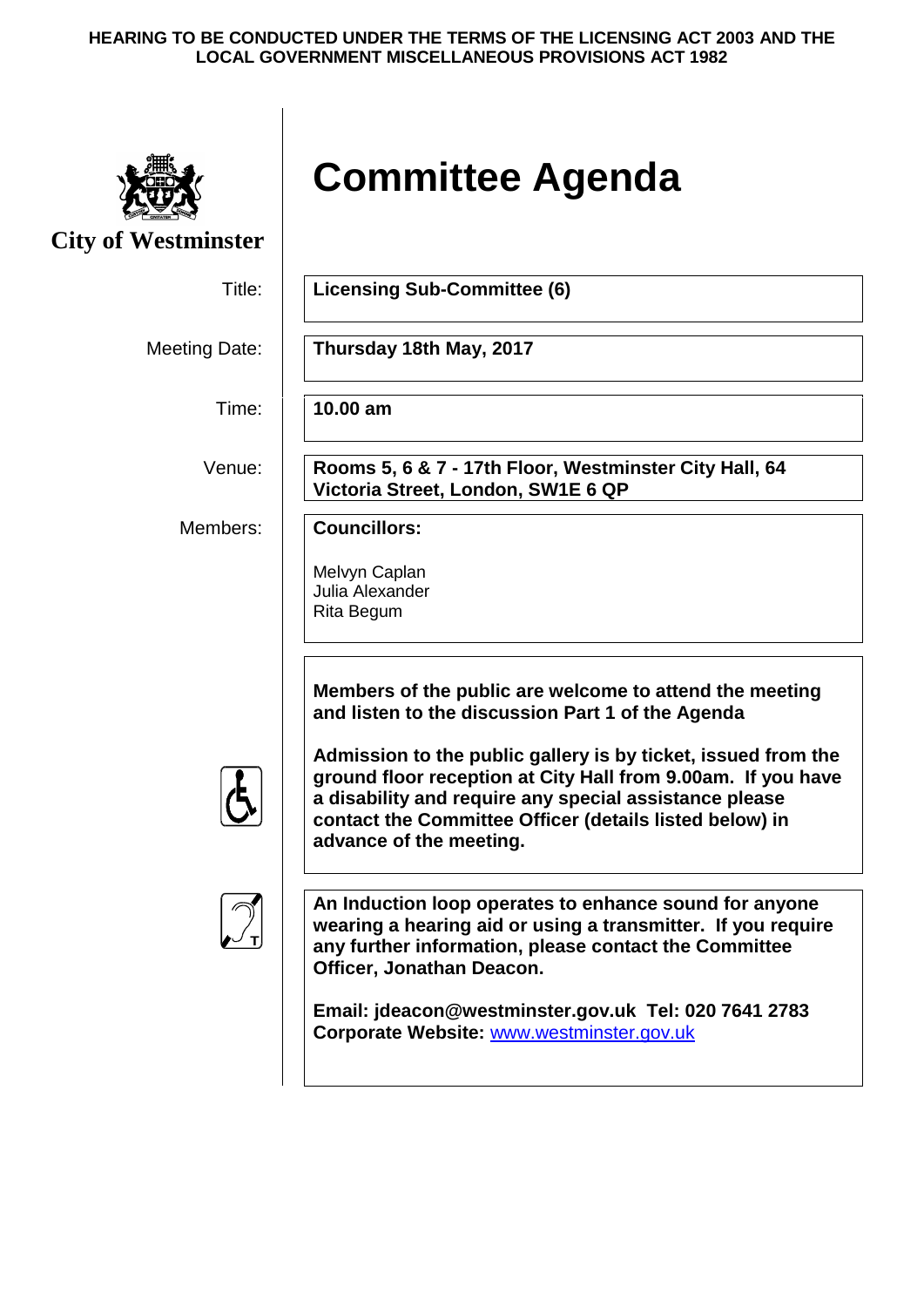**Note for Members:** Members are reminded that Officer contacts are shown at the end of each report and Members are welcome to raise questions in advance of the meeting. With regard to item 2, guidance on declarations of interests is included in the Code of Governance; if Members and Officers have any particular questions they should contact the Head of Legal & Democratic Services in advance of the meeting please.

# **AGENDA**

# **PART 1 (IN PUBLIC)**

## **1. MEMBERSHIP**

To report any changes to the membership and to appoint a Chairman.

## **2. DECLARATIONS OF INTEREST**

To receive declarations by Members and Officers of any personal or prejudicial interests in matters on this agenda.

## **Licensing Applications for Determination**

#### **1. "14", BASEMENT, VICTORY HOUSE, 14 LEICESTER SQUARE, WC2 - LICENSING ACT 2003 APPLICATION**

| App       | Ward /     | <b>Site Name</b> | Application  | Licensing     |
|-----------|------------|------------------|--------------|---------------|
| <b>No</b> | Cumulative | and              |              | Reference     |
|           | Impact     | <b>Address</b>   |              | Number        |
|           | Area       |                  |              |               |
| 1.        | St James's | "14".            | Variation of | 17/01159/LIPV |
|           | Ward /     | Basement,        | premises     |               |
|           | West End   | Victory          | $licence -$  |               |
|           | Cumulative | House, 14        | LA03         |               |
|           | Impact     | Leicester        |              |               |
|           | Area       | Square,          |              |               |
|           |            | WC <sub>2</sub>  |              |               |

#### **2. "14", BASEMENT, VICTORY HOUSE, 14 LEICESTER SQUARE, WC2 - SEV APPLICATION**

| App       | Ward       | <b>Site Name</b> | Application | Licensing     |
|-----------|------------|------------------|-------------|---------------|
| <b>No</b> |            | and              |             | Reference     |
|           |            | <b>Address</b>   |             | Number        |
| 2.        | St James's | "14"             | Variation - | 17/01156/LISE |
|           | Ward /     | Basement,        | Sexual      | VV            |
|           | Core CAZ   | Victory          | Entertainme |               |

**(Pages 77 -**

**(Pages 1 - 76)**

**138)**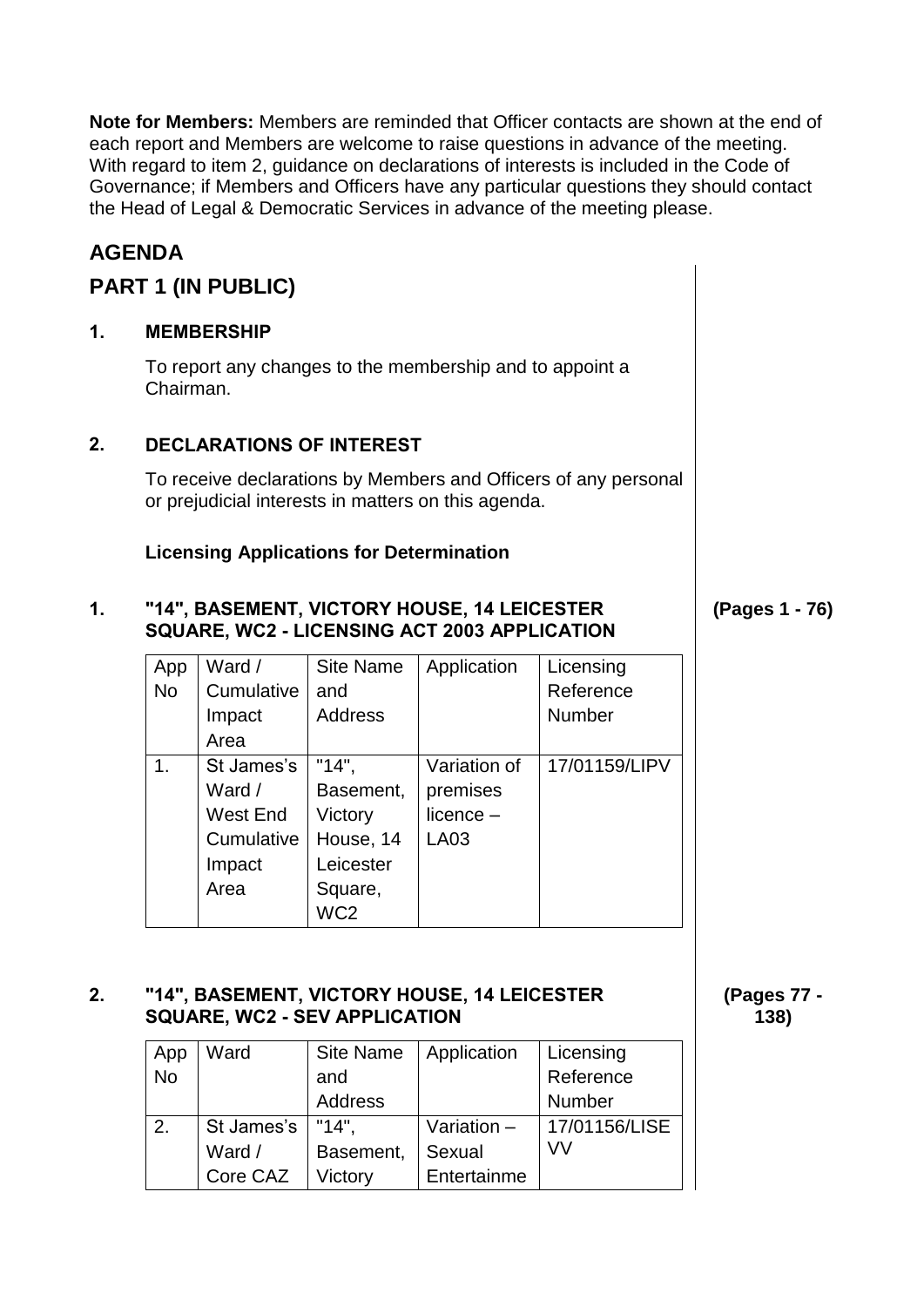| <b>North</b> | House, 14   nt Venue |          |  |
|--------------|----------------------|----------|--|
|              | Leicester            | premises |  |
|              | Square,              | licence  |  |
|              | WC2                  |          |  |

# **3. IRAN RESTAURANT, 27 SHEPHERD MARKET, W1 (Pages 139 -**

**168)**

| App       | Ward /     | <b>Site Name</b> | Application | Licensing     |
|-----------|------------|------------------|-------------|---------------|
| <b>No</b> | Cumulative | and              |             | Reference     |
|           | Impact     | <b>Address</b>   |             | <b>Number</b> |
|           | Area       |                  |             |               |
| 3.        | West End   | Iran             | Variation   | 17/02456/LIPV |
|           | Ward / not | Restaurant       |             |               |
|           | in         | . 27             |             |               |
|           | cumulative | Shepherd         |             |               |
|           | impact     | Market,          |             |               |
|           | area       | W1               |             |               |

# **4. THE MARYLEBONE KITCHEN, 106 YORK STREET, W1 (Pages 169 -**

| App<br><b>No</b> | Ward /<br>Cumulative<br>Impact<br>Area                                                       | <b>Site Name</b><br>and<br><b>Address</b>                | Application                       | Licensing<br>Reference<br>Number |
|------------------|----------------------------------------------------------------------------------------------|----------------------------------------------------------|-----------------------------------|----------------------------------|
| 4.               | <b>Bryanston</b><br>and Dorset<br>Square<br>Ward / not<br>in<br>Cumulative<br>impact<br>area | The<br>Marylebon<br>e Kitchen,<br>106 York<br>Street, W1 | <b>New</b><br>premises<br>licence | 17/02615/LIPN                    |

**Charlie Parker Chief Executive 11 May 2017**

**188)**